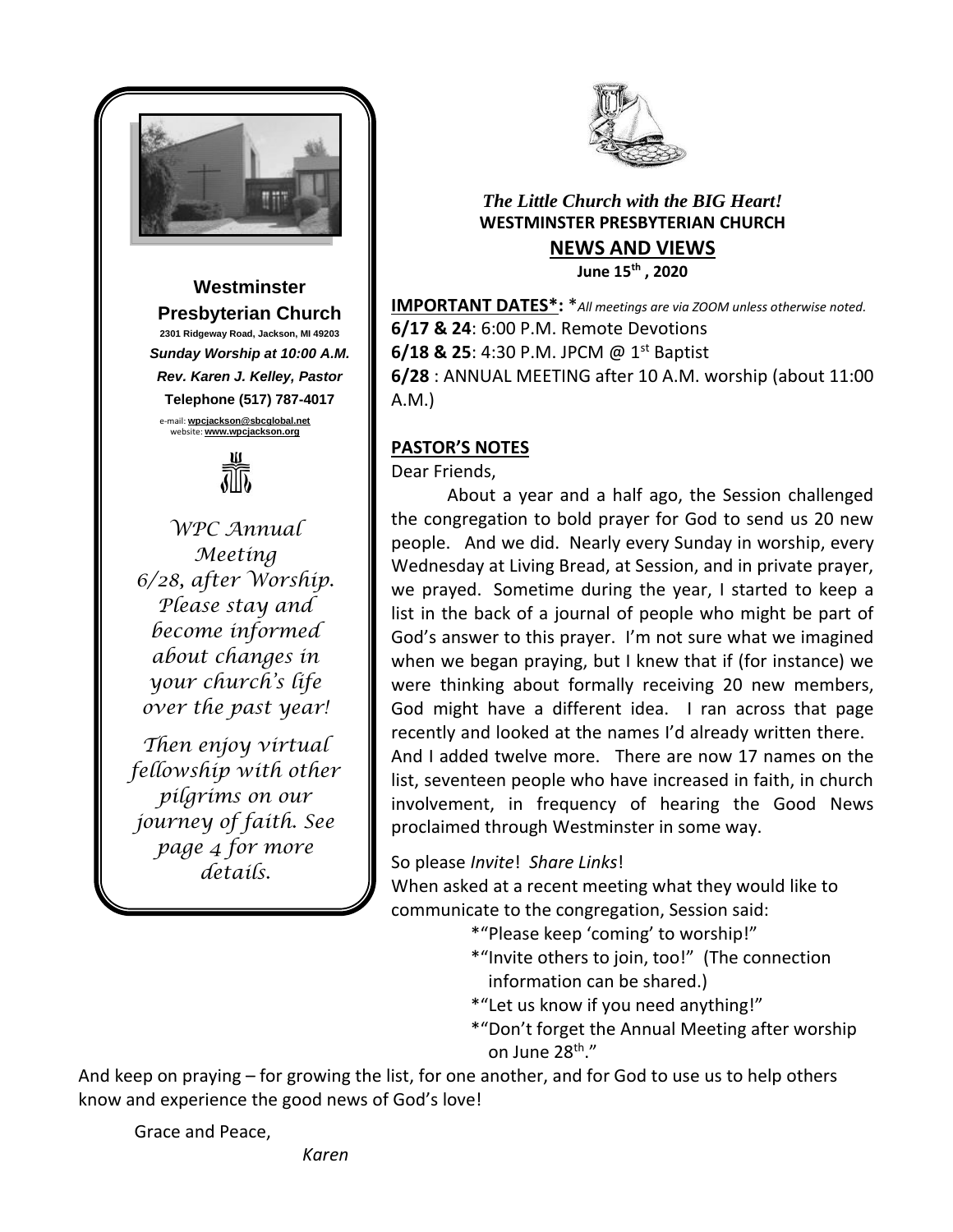#### **PRAYER CONCERNS:**

For breaking the intertwined bonds of injustice that afflict so many people and damage God's creation.

## **SERVING ONE ANOTHER**

#### o **Cards for Medical Care Facility**

Westminster's Guardian Program Volunteers are unable to visit at Jackson County Medical Care Facility at this time due to Covid-19. We asked if there was anything else that the church could do. JCMCF would love to have cards sent that they could give to residents who don't receive support and connection with families and friends. You can send them address to:

"Any Resident c/o Activity Director." Jackson County Medical Care Facility 524 Lansing Ave. Jackson, MI 49201

This is an ongoing need.

## o **Masks for JPCM**

Since the Pandemic began, a number of people have donated cloth masks to distribute our Pantry nights. If you sew and are inclined to make and donate some, it seems that the need for them has not yet run out. You can drop them off at Westminster, or at the Pantry on Thursday evenings. Thanks!

#### o **Give you a "ride to church**"

If you are frustrated by technology and having to punch in codes, OR if you have a finite amount of longdistance minutes, we can place a three-way call to add you to our service by phone. Please let Rev. Karen know, and she'll connect you with a phone buddy who can give you a telephone "ride"!

#### o **Libby Rieman offers to buy groceries**

If you are need of someone to buy groceries for you, please contact Libby Rieman. Please stay safe and continue to follow social distancing guidelines.

**CHRISTIE WILLCOCK HAS OFFERED TO MAKE MASKS** for anyone who needs one.

## ➢ **THANK YOU TO OUR RETIRING TREASURER**

Jim has faithfully served as Westminster's Treasurer for 15 years. Recently, he let the Session know that he wanted to lighten his load, and would like to retire as treasurer wen a replacement was found. Jim, we are grateful for you, and thank you for all the ways in which you contribute to the life of our congregation. Thank you in particular for your service as our Treasurer. Bette, our new treasurer, has big shoes to fill!

## **BIBLE STUDY TO BEGIN**

Bible Study, led by Marilyn Acton-Dowell, will be starting this Friday June 19 at 1:00 P.M. and meeting on ZOOM. As soon as Marilyn is finished with another Friday morning commitment, she tentatively plans to move it to a morning time slot. Please contact Marilyn if you haven't already signed up, and would like to know more!

**WEDNESDAY EVENINGS:** Dial in or come online at 6:00 P.M. for a brief devotion, a time of prayer, and then stay on and visit with one another! You can even have dinner while we're "together".

## **GARDENING AT FAMILY SERVICE AND CHILDREN'S AID**

Cindy Spiess is organizing a group to do some gardening at Family Service and Children's Aid. It will take a couple of hours with a group working together outside in the fresh air! 9:00 A.M. Friday, June 19<sup>th</sup>. *Please bring* a garden claw or a spade or shovel, and gloves. 306 W. Michigan in the back. Family Service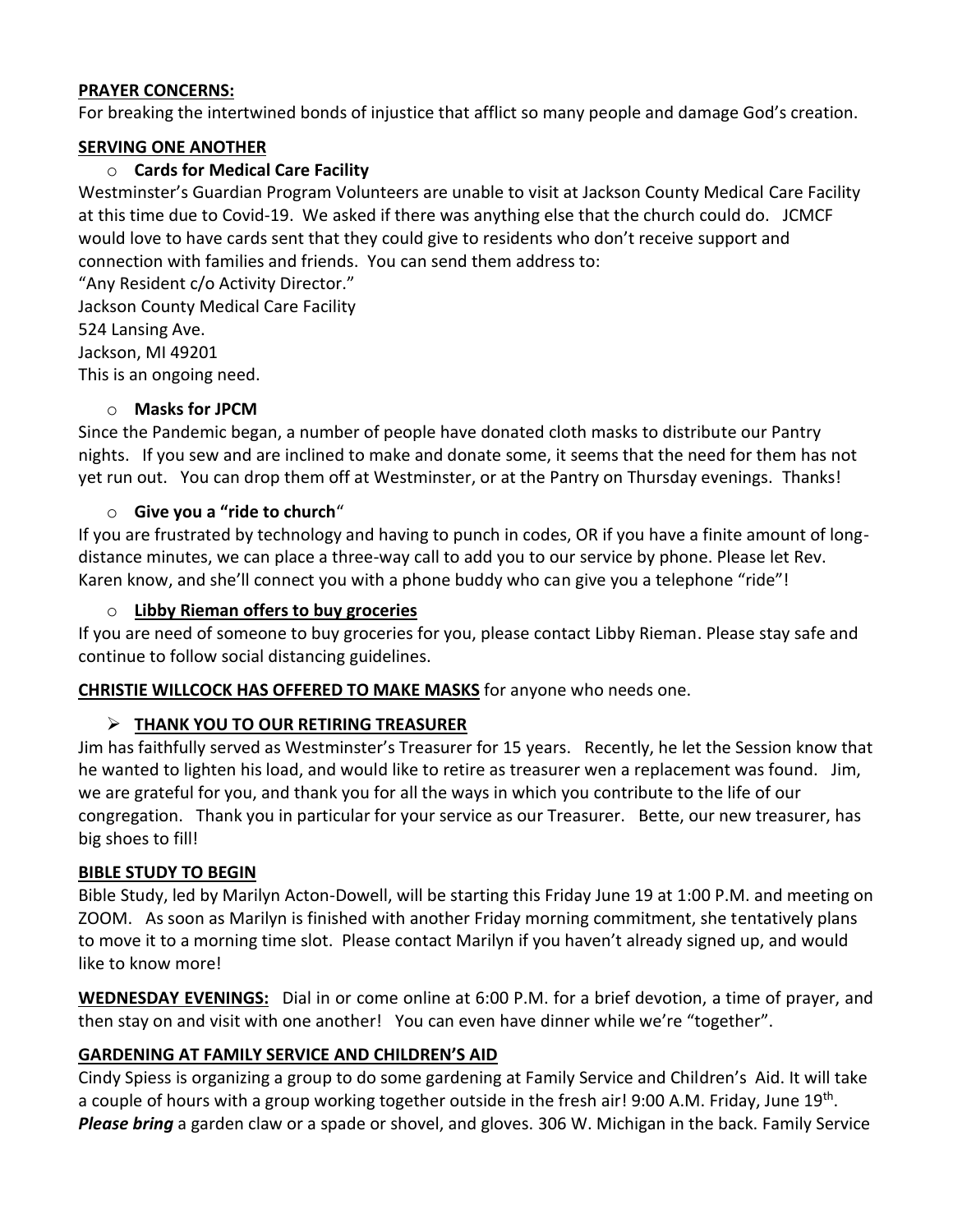& Children's Aid will supply flowers. *Wear a mask.* Feel free to get in touch with Cindy Spiess with any questions.

# **ZENTANGLE ZOOM**

Zentangle is meditative drawing. Karen Kelley had planned to do a "Zentangle" class in person a couple of months ago. We have decided to offer it as, yes, you guessed it, a Zoom! It will be on Wednesday, 6/24 at 7:00 P.M.. You will need white paper (preferably heavy, with a smooth surface), a black finepoint drawing pen (or a regular pen), and a pencil. A ruler or other straight edge will help but isn't required. Please let Karen or the church office know if you're interested, so that you receive the Zoom information.

## **PEACE POLE PAINTING**

**Calling All Westminster Artists!** Bob Spiess is making us a "Peace Pole" that will serve as a decorative cover for the well head that sticks up in the grass between our two entrance sidewalks. Cindy would like others to help with the decorative painting. Please let Cindy or the church office



know if you'd like to contribute. This picture depicts a sample of several peace poles.

## **CAMP GREENWOOD**

Due to the current Pandemic we made the decision to cancel in-person summer camp for the 2020 season. This does not mean that Summer Camp 2020 is not happening. We are in the process of finding ways to "Bring Camp to You". A survey will be coming out with more information and we eagerly await your response. For other information about our cancellation policy and virtual camp please visit us at: [http://campgreenwood.org/summer-camp/summer-camp/](https://campgreenwood.us4.list-manage.com/track/click?u=fec26ecb409c276af03b6d3db&id=f5a0ad7a91&e=e207a75e22)

## **ONLINE GIVING OPTION**

WELCOME NEWS! There is a link on our website and on our Facebook page. Those who are already giving should be aware that if you choose to give online, there is a 2% fee deducted when your gift is transferred to the church. There is an option available to increase the gift to help offset this fee. If you want to set up your regular gift to be sent to the church automatically, you may be able to do it through your own bank or credit union without fees.